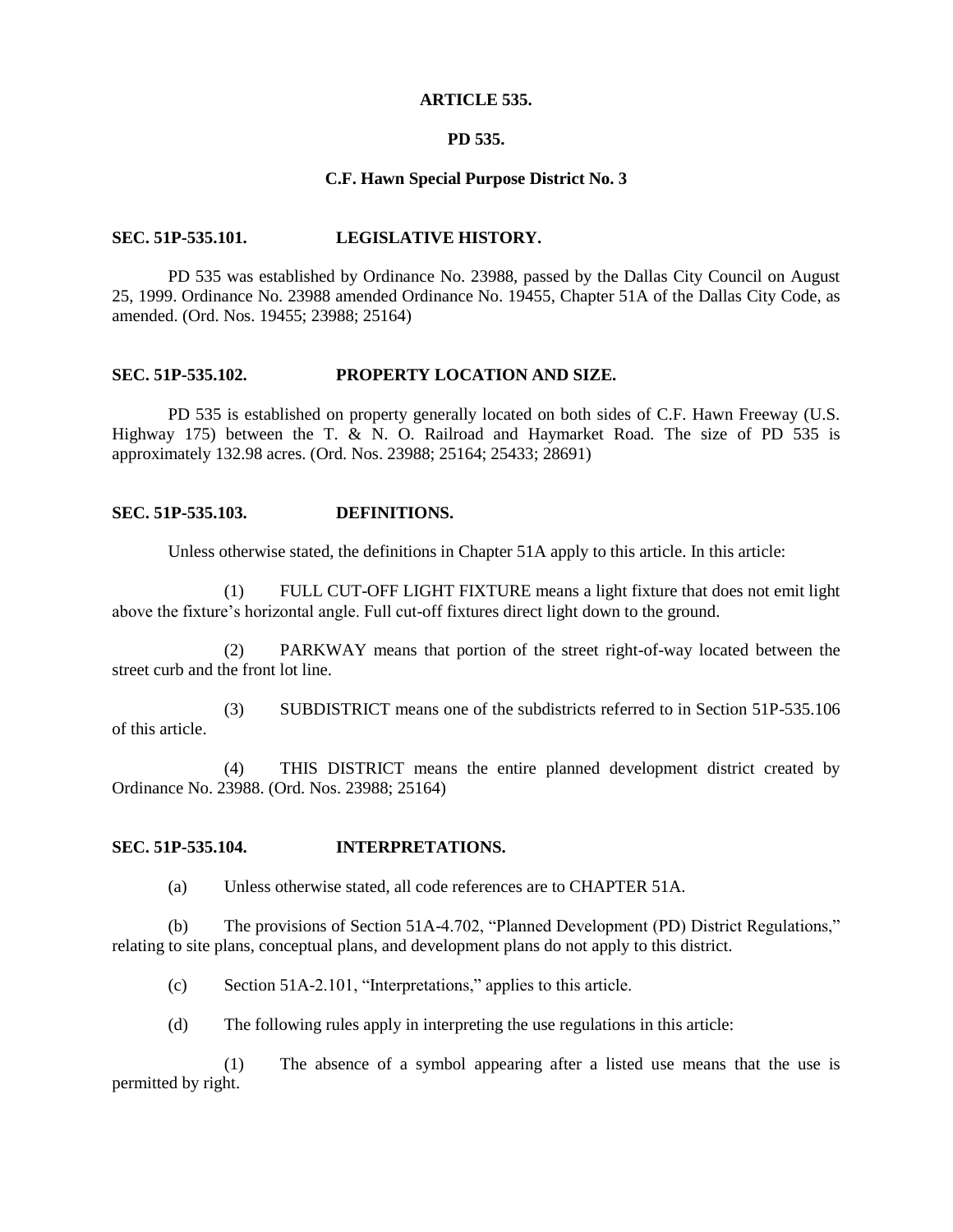(2) The symbol *[L]* appearing after a listed use means that the use is permitted by right as a limited use only.

(3) The symbol *[SUP]* appearing after a listed use means that the use is permitted by specific use permit only.

(4) The symbol *[DIR]* appearing after a listed use means that a site plan must be submitted and approved in accordance with the requirements of Section 51A-4.803. ("DIR" means "development impact review." For more information regarding development impact review generally, see Division 51A-4.800.)

(5) The symbol *[RAR]* appearing after a listed use means that, if the use has a residential adjacency as defined in Section 51A-4.803, a site plan must be submitted and approved in accordance with the requirements of that section. ("RAR" means "residential adjacency review." For more information regarding residential adjacency review generally, see Division 51A-4.800.)

(e) This district is considered to be a nonresidential zoning district. (Ord. Nos. 23988; 25164)

### **SEC. 51P-535.105. ZONING CLASSIFICATION CHANGE AND DISTRICT IDENTIFICATION.**

Chapter 51A is amended by changing the zoning classification on the property described in Exhibit A of Ordinance No. 23988 to Planned Development District No. 535, to be known as the C.F. Hawn Special Purpose District No. 3. (Ord. Nos. 23988; 25164)

#### **SEC. 51P-535.106. CREATION OF SEPARATE SUBDISTRICTS.**

This district is divided into three subdistricts: Subdistricts 1, 2, and 3. The boundaries of all subdistricts are verbally described in Exhibit 535A. A map showing the boundaries of the various subdistricts is labelled Exhibit 535B. In the event of a conflict, the verbal descriptions in Exhibit A of Ordinance No. 23988 and Exhibit 535A control over the graphic description in Exhibit 535B. (Ord. Nos. 23988; 25164)

#### **SEC. 51P-535.107. MAIN USES PERMITTED.**

- (a) Subdistrict 1 (Light Industrial Subdistrict).
	- (1) Agricultural uses.
		- None permitted.
	- (2) Commercial and business service uses.
		- -- Building repair and maintenance shop. *[SUP]*
		- -- Bus or rail transit vehicle maintenance or storage facility. *[RAR]*
		- -- Catering service.
		- Commercial cleaning or laundry plant. *[RAR]*
		- Custom business services.
		- -- Custom woodworking, furniture construction, or repair.
		- -- Electronics service center.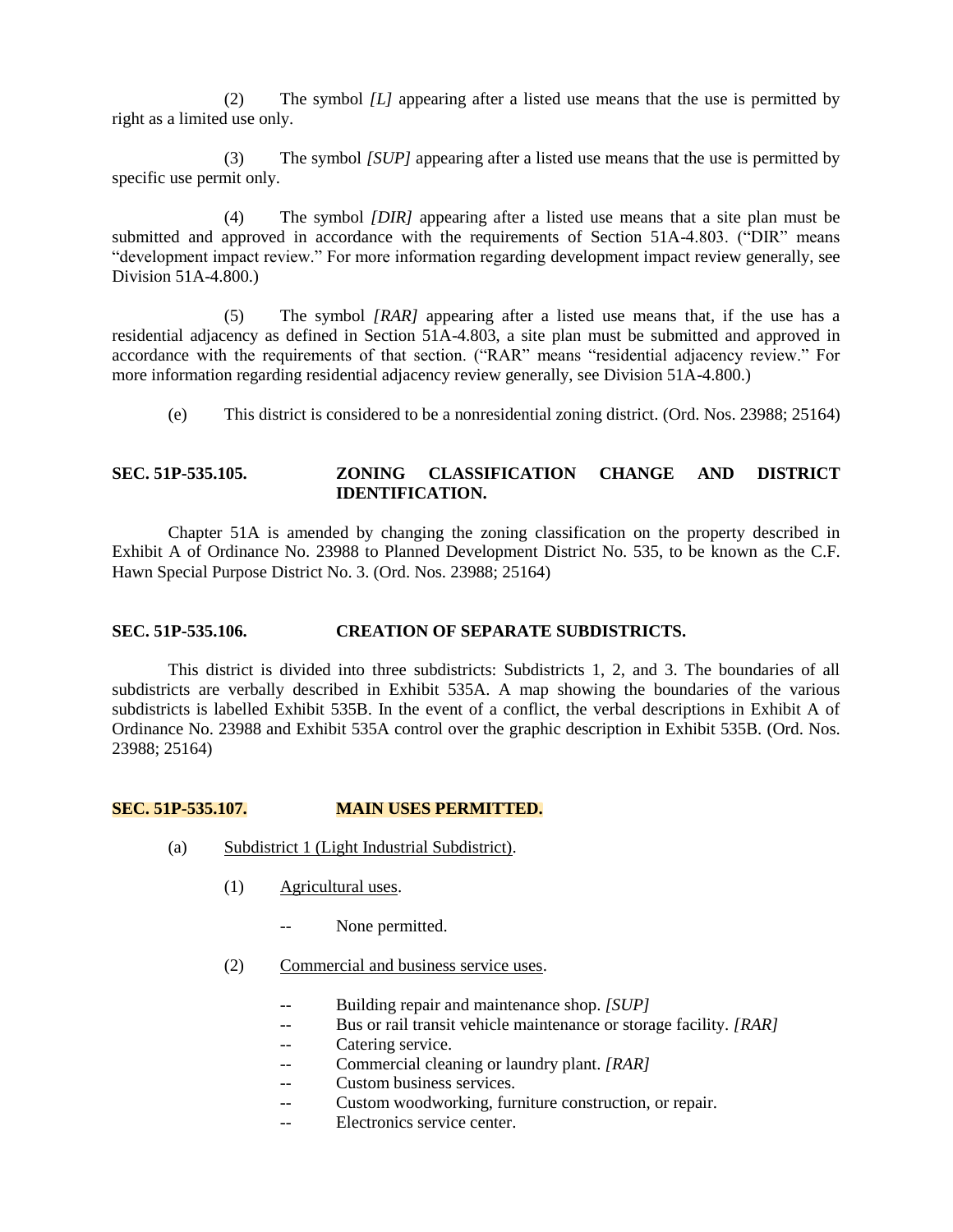- -- Job or lithographic printing. *[RAR]*
- -- Labor hall. *[By right when located at least 1000 feet from all conforming residential uses and 500 feet from all "public school" uses; otherwise, by SUP.]*
- Machine or welding shop. *[SUP]*
- Machinery, heavy equipment, or truck sales and services.
- -- Medical or scientific laboratory. *[SUP]*
- -- Technical school.
- -- Tool or equipment rental. *[SUP]*
- -- Vehicle or engine repair or maintenance. *[SUP]*
- (3) Industrial uses.
	- -- Industrial (inside).
	- -- Industrial (inside) for light manufacturing.
	- -- Industrial (outside). *[By SUP if "potentially incompatible" (See Subsection (a) of Section 51A-4.203); otherwise, by right with RAR required.]*
	- -- Metal salvage facility. *[SUP]*
	- -- Outside salvage or reclamation. *[SUP]*

# (4) Institutional and community service uses.

- -- Adult day care facility.
- -- Child-care facility.
- Church.
- -- College, university, or seminary.
- Community service center. *[SUP]*
- -- Hospital. *[SUP]*
- -- Public or private school. *[SUP]*
- (5) Lodging uses.
	- -- Hotel or motel. *[SUP]*
- (6) Miscellaneous uses.
	- Carnival or circus (temporary). *[By special authorization of the building official.]*
	- -- Temporary construction or sales office.

# (7) Office uses.

- Financial institution without drive-in window.
- -- Financial institution with drive-in window. *[RAR]*
- Medical clinic or ambulatory surgical center. *[SUP]*
- -- Office.
- (8) Recreation uses.
	- -- Country club with private membership.
	- -- Private recreation center, club, or area.
	- -- Public park, playground, or golf course.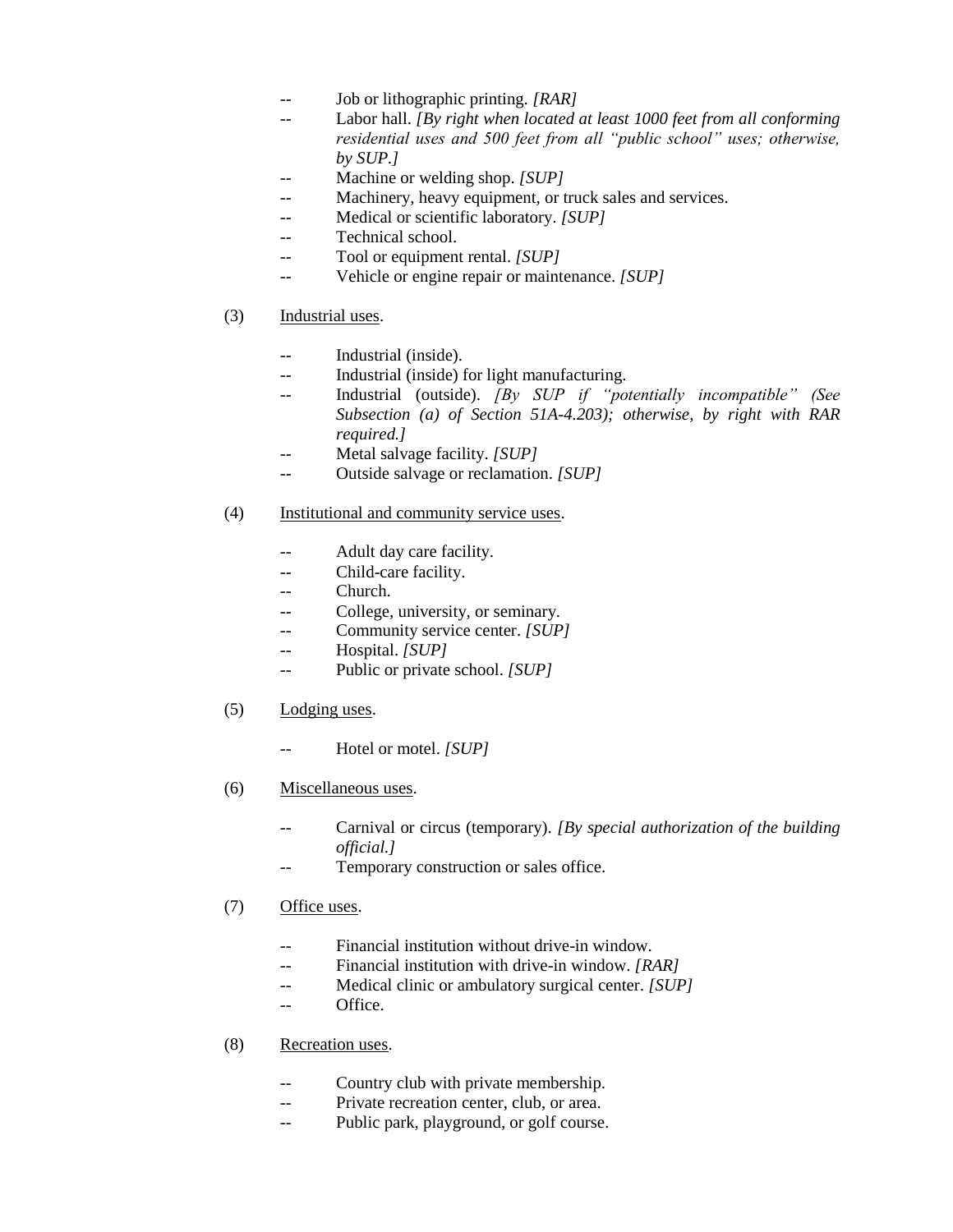- (9) Residential uses.
	- -- None permitted.

### (10) Retail and personal service uses.

- -- Auto service center. *[SUP]*
- -- Car wash. *[RAR]*
- -- Commercial amusement (inside). *[SUP]*
- -- Commercial parking lot or garage. *[RAR]*
- -- Drive-in theater. *[SUP]*
- -- Dry cleaning or laundry store.
- Furniture store. *[SUP]*
- -- General merchandise or food store 3,500 square feet or less.
- -- Home improvement center, lumber, brick, or building materials sales yard. *[RAR]*
- -- Household equipment and appliance repair.
- -- Motor vehicle fueling station.
- -- Personal service uses.
- -- Restaurant without drive-in or drive-through service.
- -- Restaurant with drive-in or drive-through service. *[DIR]*
- -- Temporary retail use.
- -- Theater.
- -- Vehicle display, sales, and service. *[SUP]*
- (11) Transportation uses.
	- Commercial bus station and terminal. *[RAR]*
	- -- Heliport. *[SUP]*
	- -- Helistop. *[SUP]*
	- Transit passenger shelter.
	- -- Transit passenger station or transfer center. *[By SUP or city council resolution. See Section 51A-4.211(10)(E).]*
- (12) Utility and public service uses.
	- -- Commercial radio and television transmitting station.
	- -- Electrical generating plant. *[SUP]*
	- -- Electrical substation.
	- -- Local utilities.
	- Police or fire station.
	- -- Post office.
	- -- Radio, television, or microwave tower. *[RAR]*
	- -- Tower/antenna for cellular communication.
	- -- Utility or government installation other than listed. *[SUP]*
	- -- Water treatment plant. *[RAR]*
- (13) Wholesale, distribution, and storage uses.
	- -- Contractor's maintenance yard. *[SUP]*
	- -- Mini-warehouse. *[SUP]*
	- -- Office showroom/warehouse. *[SUP]*
	- -- Trade center.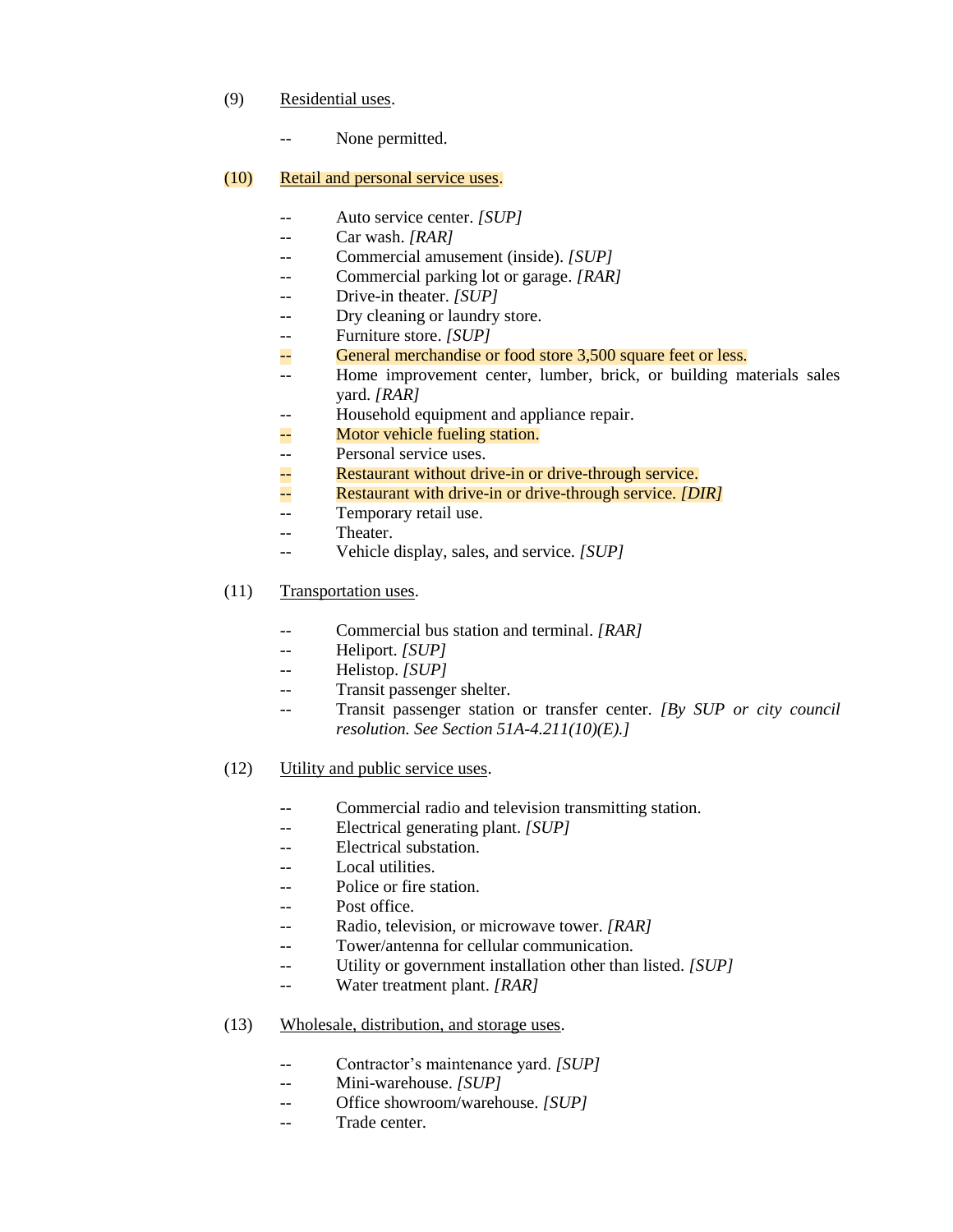- -- Vehicle storage lot. *[SUP]*
- -- Warehouse. *[RAR]*

### (b) Subdistricts 2 and 3 (Commercial and Retail Subdistricts).

- (1) Agricultural uses.
	- -- None permitted.

# (2) Commercial and business service uses.

- -- Building repair and maintenance shop. *[SUP]*
- -- Bus or rail transit vehicle maintenance or storage facility. *[RAR]*
- -- Catering service.
- -- Commercial cleaning or laundry plant. *[RAR]*
- Custom business services.
- -- Custom woodworking, furniture construction, or repair.
- Electronics service center.
- -- Job or lithographic printing.
- -- Labor hall. *[SUP]*
- Machine or welding shop. *[SUP]*
- -- Machinery, heavy equipment, or truck sales and services. *[SUP]*
- -- Medical or scientific laboratory. *[SUP]*
- -- Technical school.
- -- Tool or equipment rental. *[SUP]*
- -- Vehicle or engine repair or maintenance.
- (3) Industrial uses.
	- -- Industrial (inside). *[Subdistrict 3 only]*
	- -- Industrial (inside) light manufacturing.
- (4) Institutional and community service uses.
	- -- Adult day care facility.
	- Child-care facility.
	- -- Church.
	- -- College, university, or seminary.
	- -- Community service center. *[SUP]*
	- -- Hospital. *[SUP]*
	- -- Library, art gallery, or museum.
	- -- Public or private school.
- (5) Lodging uses.
	- -- Hotel or motel. *[SUP]*
- (6) Miscellaneous uses.
	- -- Carnival or circus (temporary). *[By special authorization of the building official.]*
	- -- Temporary construction or sales office.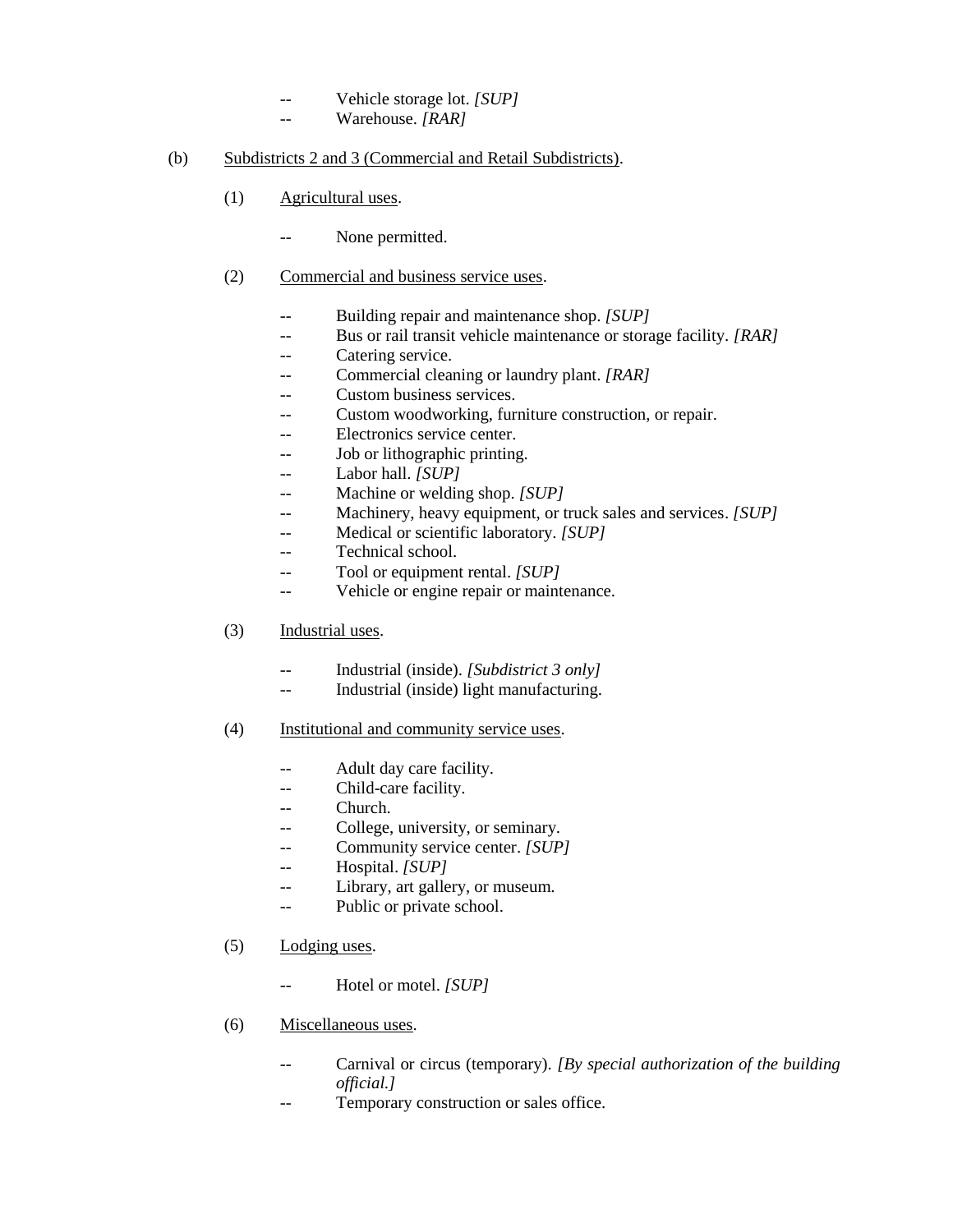# (7) Office uses.

- -- Financial institution without drive-in window.
- -- Financial institution with drive-in window. *[DIR]*
- -- Medical clinic or ambulatory surgical center. *[SUP]*
- Office.

### (8) Recreation uses.

- -- Country club with private membership.
- -- Private recreation center, club, or area.
- -- Public park, playground, or golf course.
- (9) Residential uses.
	- None permitted.
- (10) Retail and personal service uses.
	- -- Ambulance service. *[RAR]*
	- Auto service center. *[SUP]*
	- -- Business school.
	- Commercial amusement (inside). *[SUP]*
	- -- Commercial amusement (outside). *[SUP]*
	- -- Commercial parking lot or garage. *[RAR]*
	- Dry cleaning or laundry store.
	- -- Furniture store. *[SUP]*
	- General merchandise or food store 3,500 square feet or less.
	- -- General merchandise of food store greater than 3,500 square feet.
	- -- Home improvement center, lumber, brick, or building materials sales yard. *[RAR]*
	- Motor vehicle fueling station. *[SUP]*
	- Nursery, garden shop, or plant sales.
	- -- Personal service uses.
	- -- Restaurant with drive-in or drive-through service. *[DIR]*
	- Restaurant without drive-in or drive-through service. *[RAR]*
	- -- Temporary retail use.
	- -- Theater.
	- -- Vehicle display, sales, and service. *[SUP]*
- (11) Transportation uses.
	- -- Commercial bus station and terminal. *[DIR]*
	- -- Heliport. *[SUP]*
	- -- Helistop. *[SUP]*
	- Transit passenger shelter.
	- -- Transit passenger station or transfer center. *[SUP or city council resolution. See Section 51A-4.211(10)(E).]*
- (12) Utility and public service uses.
	- Commercial radio or television transmitting station.
	- -- Electrical substation.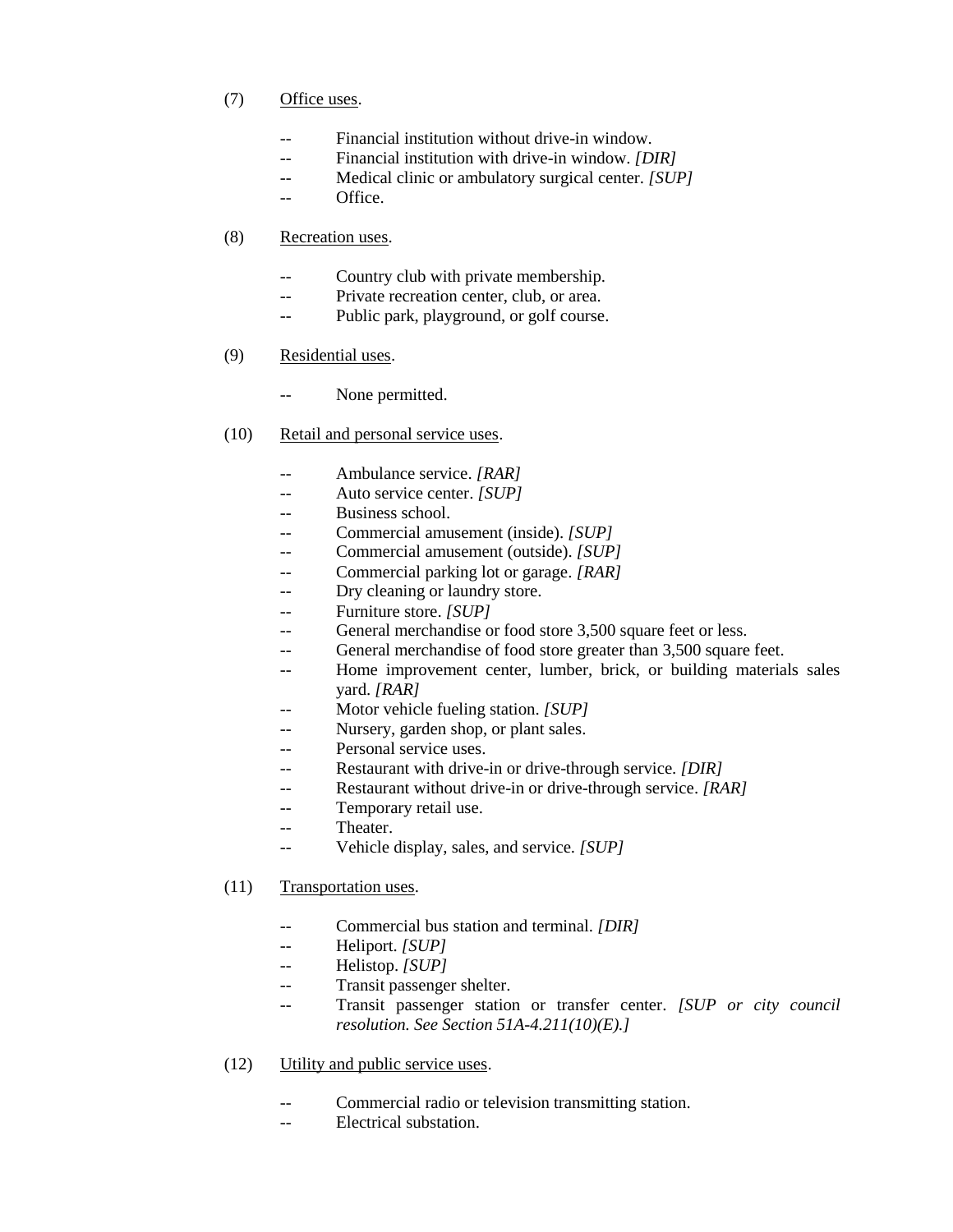- Local utilities.
- -- Police or fire station.
- Post office.
- -- Radio, television, or microwave tower. *[SUP]*
- Tower/antenna for cellular communication.
- Utility or government installation other than listed. *[SUP]*

### (13) Wholesale, distribution, and storage uses.

- -- Manufactured building sales lot. *[SUP]*
- -- Mini-warehouse. *[RAR]*
- -- Office showroom/warehouse. *[SUP]*
	- Warehouse. *[SUP]*

(Ord. Nos. 23988; 25164)

### **SEC. 51P-535.108. ACCESSORY USES.**

(a) As a general rule, an accessory use is permitted in any district in which the main use is permitted. Some specific types of accessory uses, however, due to their unique nature, are subject to additional regulations in Section 51A-4.217. For more information regarding accessory uses, consult Section 51A-4.217.

- (b) The following accessory uses are not permitted in Subdistrict 1:
	- Accessory community center (private).
	- -- Accessory medical/infectious waste incinerator.
	- -- Accessory pathological waste incinerator.
	- -- Home occupation.
	- -- Private stable.
- (c) The following accessory uses are not permitted in Subdistricts 2 and 3:
	- -- Accessory community center.
	- -- Home occupation.
	- Private stable.

(Ord. Nos. 23988; 25164)

### **SEC. 51P-535.109. YARD, LOT, AND SPACE REGULATIONS.**

(a) Subdistrict 1. The yard, lot, and space regulations of the LI Light Industrial District, contained in Section 51A-4.123(b)(4), apply in this subdistrict. (Note: The yard, lot, and space regulations in this subsection must be read together with the yard, lot, and space regulations contained in Division 51A-4.400. In the event of a conflict between this subsection and Division 51A-4.400, Division 51A-4.400 controls.)

(b) Subdistricts 2 and 3. The yard, lot, and space regulations of the LI Light Industrial District, contained in Section 51A-4.123(b)(4), apply in this subdistrict. (Note: The yard, lot, and space regulations in this subsection must be read together with the yard, lot, and space regulations contained in Division 51A-4.400. In the event of a conflict between this subsection and Division 51A-4.400, Division 51A-4.400 controls.) (Ord. Nos. 23988; 25164)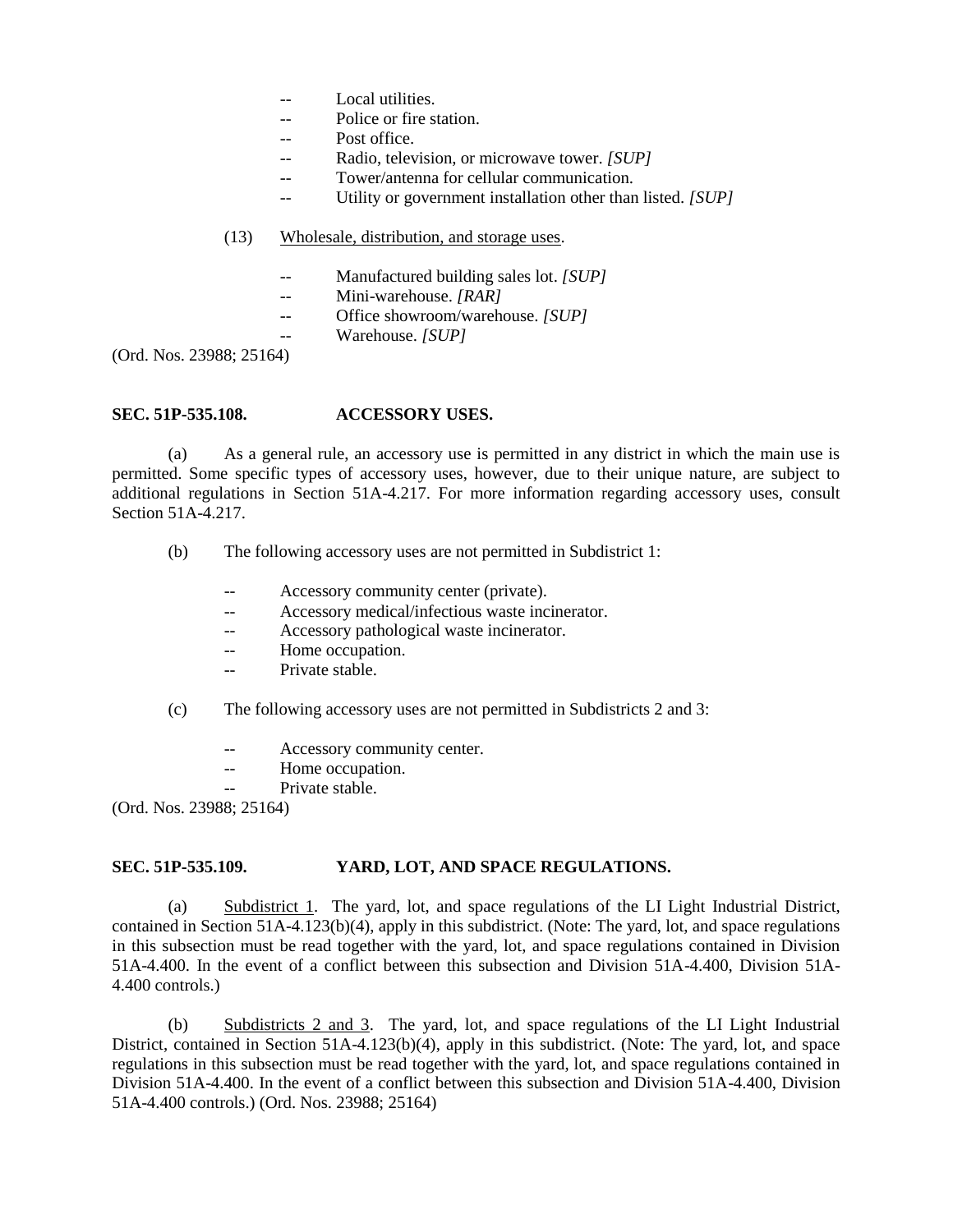### **SEC. 51P-535.110. OFF-STREET PARKING AND LOADING.**

Consult the use regulations contained in Division 51A-4.200 for the specific off-street parking and loading requirements for each use. Consult the off-street parking and loading regulations (Divisions 51A-4.300 et seq.) for information regarding off-street parking and loading generally. (Ord. Nos. 23988; 25164)

### **SEC. 51P-535.111. ENVIRONMENTAL PERFORMANCE STANDARDS.**

See Article VI. (Ord. Nos. 23988; 25164)

### **SEC. 51P-535.112. LANDSCAPING.**

(a) Application of section.

(1) Parkway landscaping provisions become applicable to a lot when an application is made for a building permit for construction work that increases building height, floor area ratio, required parking, or nonpermeable coverage of the lot. Parkway improvements on state highways are subject to Texas Department of Transportation approval. If this approval cannot be obtained, parkway improvements must be located within that portion of the required front yard immediately adjacent to the parkway.

(2) Site area landscaping, front yard strip landscaping, screening, and sidewalk provisions become applicable to a lot when an application is made for a building permit for construction work that increases either the floor area ratio, building height, or nonpermeable coverage of the lot by more than 20 percent. For purposes of this section, compliance with Article X must include incorporating two of the following six design standards: enhanced vehicular pavement, permeable vehicular pavement, pedestrian facilities, foundation planting strip, understory preservation, or enhanced pedestrian walkways.

(3) Front yard strip landscaping and screening provisions may be imposed during required development impact or residential adjacency review procedures.

(b) Parkway landscaping. One tree at least three and one-half caliper inches, or two trees at least one and one-half caliper inches, must be provided between the street curb and the sidewalk for each 30 feet of lot frontage, exclusive of driveways, visibility triangles, and access-ways at points of ingress and egress. No underground irrigation system is required for parkway landscaping.

(c) Front yard strip landscaping.

(1) The 10-foot-wide strip of land along the entire length of the front yard and immediately adjacent to the property line must be landscaped as follows:

(A) Forty percent of the surface must be permeable.

(B) Ten percent must be landscaped with trees, shrubs, or a combination of trees and shrubs that have the potential to attain a minimum height of 30 inches within a three year time period.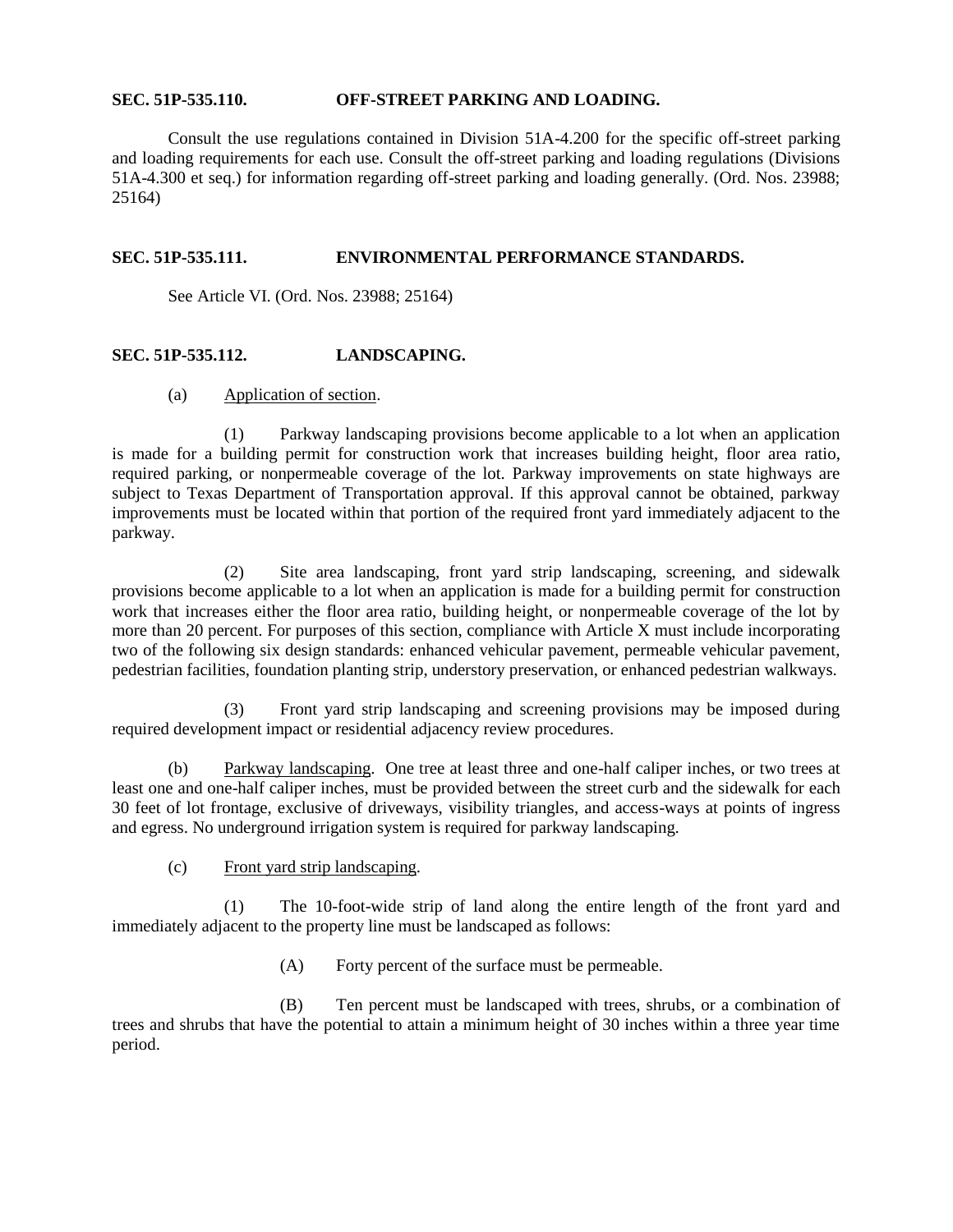(C) One tree at least three and one-half caliper inches, or two trees at least one and one-half caliper inches, must be provided between the street curb and the sidewalk for each 30 feet of lot frontage, exclusive of driveways, visibility triangles, and access-ways at points of ingress and egress.

(D) An underground irrigation system must be provided.

(2) Front yard strip landscaping must be approved by the building official.

(d) Site area landscaping. The remainder of the lot must be landscaped in accordance with the provisions contained in Article X. An underground irrigation system must be provided.

(e) Screening.

(1) A six-foot-high solid screening fence must be provided along all rear and side lot lines that are adjacent to residential districts.

(2) Off-street parking must be screened from an abutting street right-of-way with:

(A) a minimum three-foot-high solid fence, with an 18-inch-wide planting bed located on its street side; or

(B) shrubs with the potential to attain a minimum height of 30 inches within a three year time period.

(3) Outside industrial uses, must be screened with a minimum six-foot-high fence with a screening factor of less than 66 percent, and an 18-inch-wide planting bed located on its street side.

(f) Sidewalks. A sidewalk with a minimum width of six feet must be provided in the parkway. On state highways, this sidewalk must be provided in the parkway, subject to Texas Department of Transportation approval. If Texas Department of Transportation approval cannot be obtained, the property is exempt from this requirement.

(g) Completion. All landscaping must be completed in accordance with the provisions contained in Article X.

(h) General maintenance.

(1) Required landscaping must be maintained in a healthy, growing condition at all times. The property owner is responsible for regular weeding, mowing of grass, irrigating, fertilizing, pruning, and other maintenance of all plantings as needed. Any plant that dies must be replaced with another living plant that complies with the approved landscape plan within 90 days after notification by the city. If a property owner fails to replace landscaping required under this section within 90 days, the property owner shall be subject to a fine of up to \$2,000 per day for each day that the violation exists.

(2) Any damage to utility lines resulting from the negligence of the property owner or his agents or employees in the installation and maintenance of required landscaping in a utility easement is the responsibility of the property owner. If a public utility disturbs a landscaped area located in a utility easement, it is the obligation of the property owner to replace the plant materials within 90 days.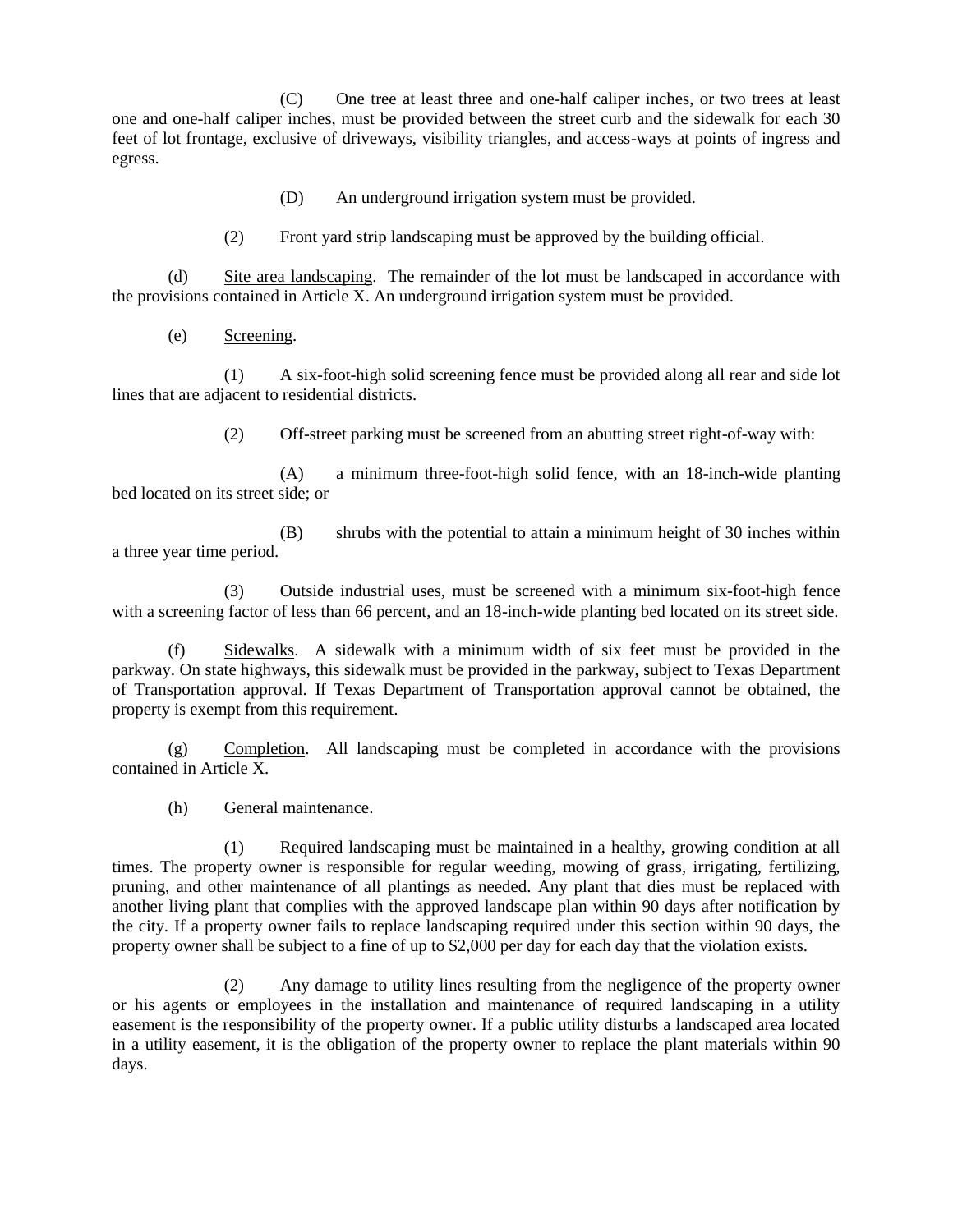# (i) Landscape plan.

(1) A landscape plan must be submitted to and approved by building official prior to the installation of landscaping required by this article.

(2) Upon the submission of a plan for or including the installation of parkway landscaping, the building official shall circulate it to all affected city departments and all utility and communication companies for review and comment. If, after receiving comments from affected city departments and utility and communication companies, the building official determines that the construction and planting proposed is in compliance with this article, and will not be inconsistent with and will not impair the public utility or communications company use of the right-of-way, the building official shall approve the landscape plan; otherwise, the building official shall disapprove the plan.

(3) If the building official disapproves the plan on the basis that the installation of the landscaping within the parkway will be inconsistent with, or will unreasonably impair the public utility or communication company use of the street right-of-way, a new plan incorporating the parkway landscaping requirements within the required front yard shall be submitted to the building official for approval.

# (j) Private license granted.

(1) The city council hereby grants a private license to each of the abutting property owners of the property in the C.F. Hawn Special Purpose District No. 3 for the exclusive purpose of authorizing compliance with the parkway landscaping requirements of this section. An abutting property owner is not required to pay an initial or annual fee for this license, although a fee may be charged for issuance of a landscape permit in accordance with Chapter 52 of the Dallas City Code, as amended. This private license shall not terminate at the end of any specific time period, however, the city council retains the right to terminate this license whenever in its judgement the purpose or use of this license is inconsistent with the public use of the right-of-way or whenever the purpose or use of this license is likely to become a nuisance.

(2) To the extent that the provisions contained in this section conflict with the applicable licensing provisions contained in Chapter 43 of the Dallas City Code, the provisions contained in Chapter 43 are waived.

(3) In no event shall the license granted by this section be construed to grant an easement or real property interest of any kind to the licensees. (Ord. Nos. 23988; 25164)

# **SEC. 51P-535.113. SIGNS.**

(a) In general. Signs within Subdistricts 1, 2, and 3 must comply with the provisions for business zoning districts contained in Article VII. In addition, all signs within this district must comply with the following regulations.

(b) Non-premise signs. Non-premise signs are prohibited within this planned development district.

(c) Detached premise signs.

(1) Location. No portion of any detached premise sign may be located within 15 feet of the right-of-way line.